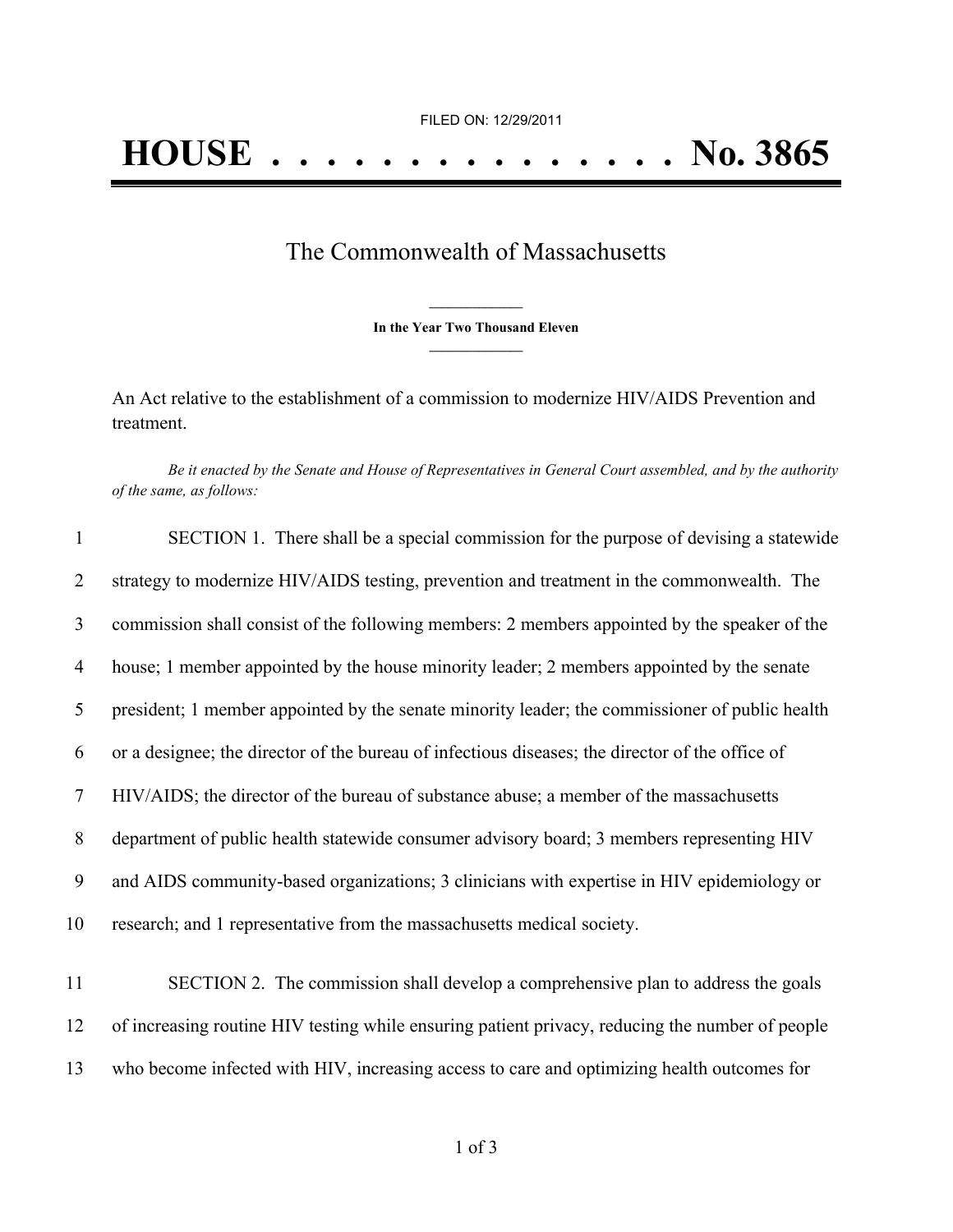people living with HIV, and reducing HIV-related health disparities in the commonwealth, as called for by the national HIV/AIDS strategy, including a consensus budget proposal, capable of being implemented over a 5 year period, with a focus as follows:-

 (a) To ensure the collaboration of relevant agencies and organizations in the commonwealth involved with testing, prevention and treatment of HIV/AIDS;

 (b) To review the goals and recommendations of the national HIV/AIDS strategy and analyze how effective current programs, services, and policies of the commonwealth are at meeting these goals;

 (c) To review results of surveillance data, including hepatitis c co-infection rates, substance use, and recent research developments including pre- and post-exposure prophylaxis, microbicidal gels, and deployment of rapid testing, and determine the best way to utilize these new tools and data in prevention programs across the state, which may include additional research or surveillance carried out by the department of public health in partnership with relevant community-based organizations and health providers;

28 (d) To review research and data on HIV-related health disparities in the commonwealth, including the department of public health reports, "an added burden: the impact of the HIV/AIDS epidemic on communities of color in massachusetts," and, "the health of lesbian, gay, bisexual, and transgender persons in massachusetts," and to specifically address the needs of these populations in the comprehensive plan; and

 (e) To carry out an analysis of the financial and organizational feasibility of utilizing existing state resources for implementing a comprehensive plan to reduce HIV/AIDS and ensure

of 3